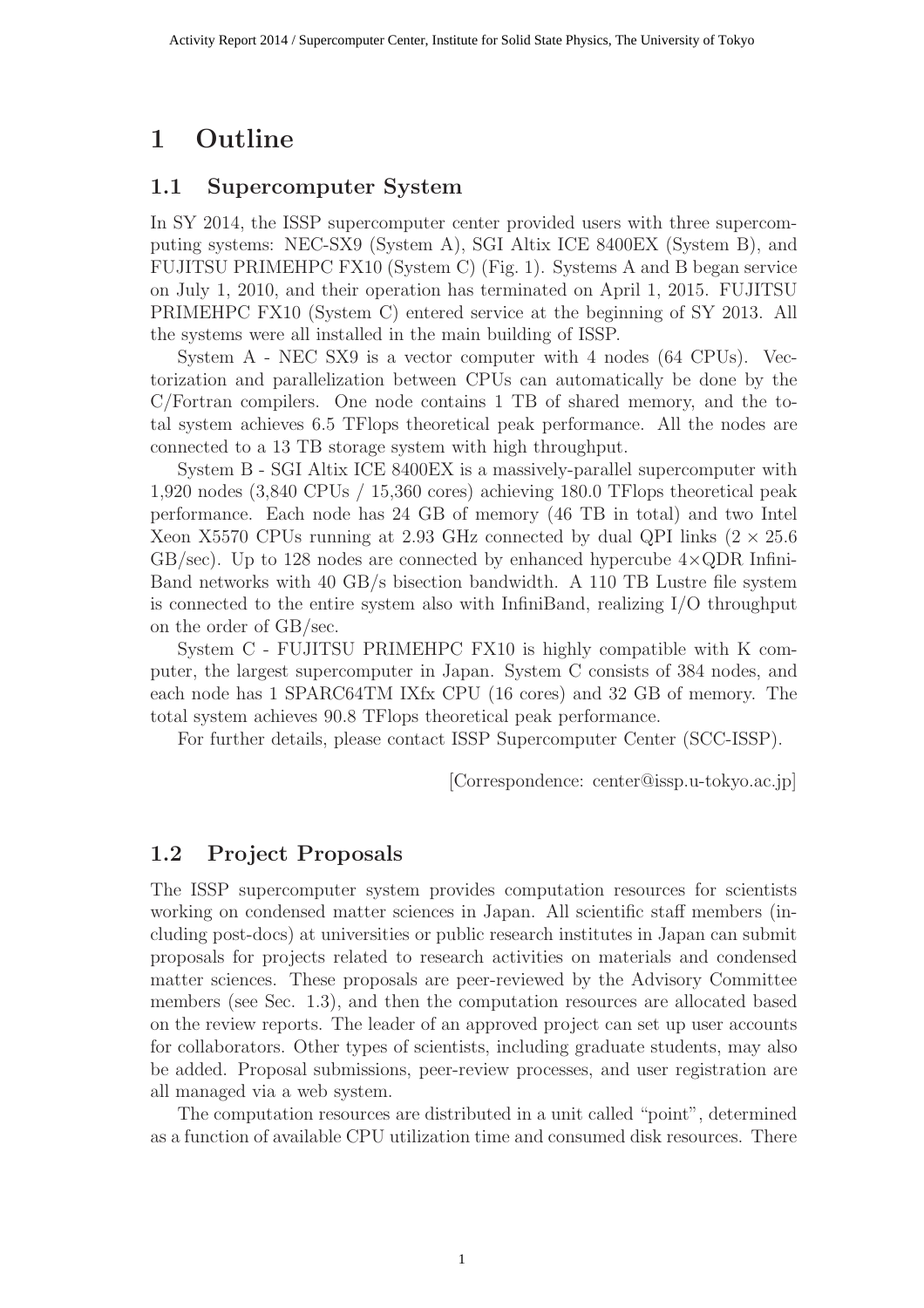

Figure 1: Supercomputer System at the SCC-ISSP

were six classes of research projects in SY 2014. The number of projects and the total number of points that were applied for and approved in this school year are listed in Table 1.

In addition, from SY 2010, ISSP Supercomputer is providing 20% of its computational resources for Computational Materials Science Initiative (CMSI), which aims at advancing parallel computations in condensed matter, molecular, and materials sciences on the 10-PFlops K Computer. The points for projects run by CMSI are distributed in accord with this policy. Computer time has also been alloted to Computational Materials Design (CMD) workshops run by CMSI.

- Proposals for projects in Classes B (small), C (mid-size), E (large-scale), and S (exceptional) can be submitted twice a year. Approved projects in Classes A, B, C, E, and S continue to the end of the school year.
- In Class D, projects can be proposed on rapidly-developing studies that need to perform urgent and relatively large calculations. An approved project continues for 6 months from its approval.
- Class S is for projects that are considered extremely important for the field of condensed matter physics and requires extremely large-scale computation. The project may be carried out either by one research group or cooperatively by several investigators at different institutions. A project of this class should be applied with at least 10,000 points; there is no maximum. We require group leaders applying for Class S to give a presentation on the proposal to the Steering Committee of the SCC-ISSP.
- Project leaders can apply for points so that the points for each system do not exceed the maximum point shown in this table.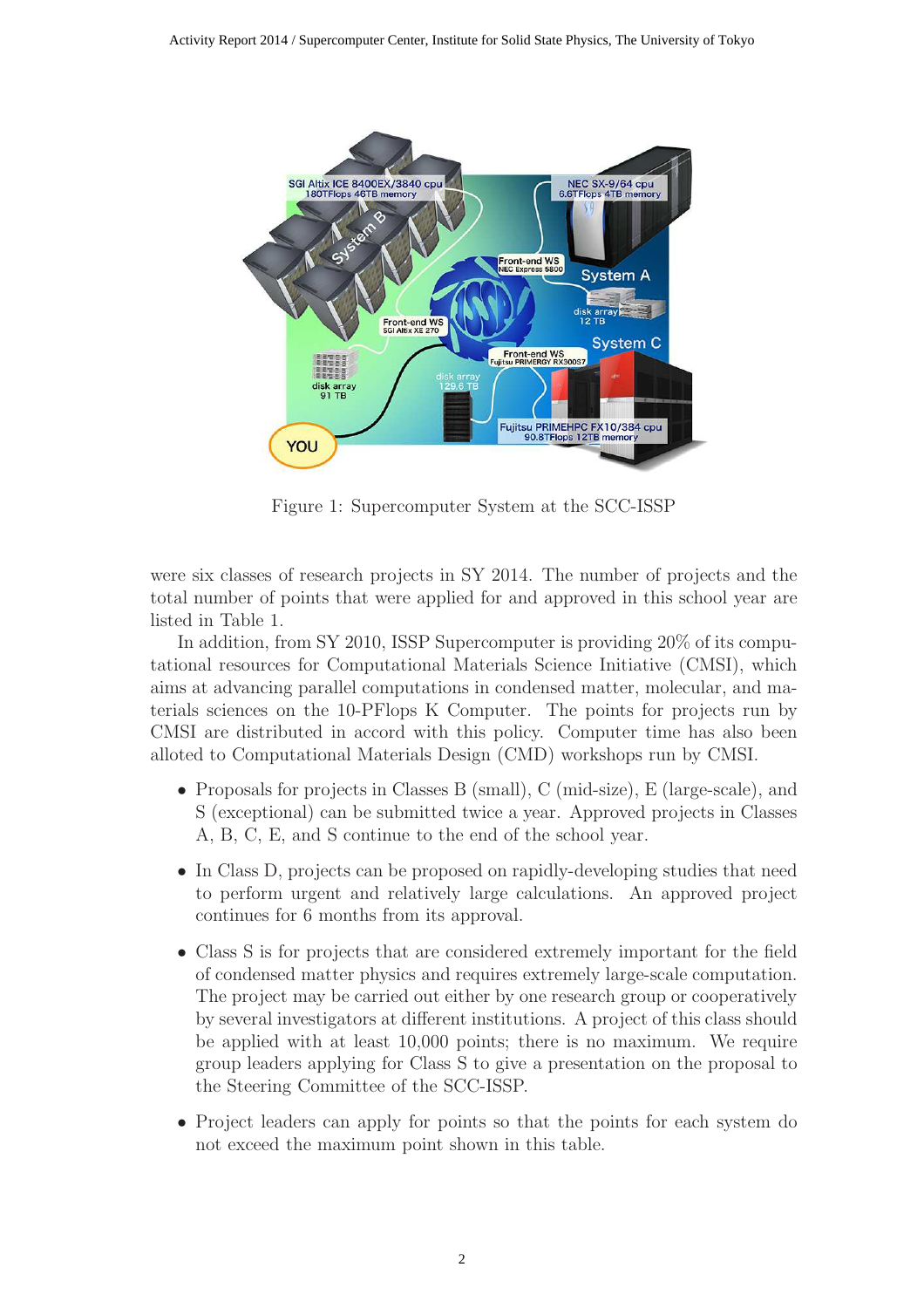|         |         | $Sys-A$        | $Sys-B$           | $Sys-C$        |                |          |                  |
|---------|---------|----------------|-------------------|----------------|----------------|----------|------------------|
|         | А       | 100            | 100               | 100            |                | any time |                  |
|         | Β       | 2k             | 1k                | 500            | twice a year   |          |                  |
|         | $\rm C$ | 20k            | 10k               | 2.5k           | twice a year   |          |                  |
|         | D       | 20k            | 10k               | 2.5k           |                | any time |                  |
|         | E       |                | 30k               | 2.5k           | twice a year   |          |                  |
|         | S       |                | $(Sys-A+B) > 10k$ |                | twice a year   |          |                  |
|         |         |                |                   |                |                |          |                  |
| Class   | # of    |                |                   | Total points   |                |          |                  |
|         | Proj.   |                | Applied           |                |                | Approved |                  |
|         |         | $Sys-A$        | $Sys-B$           | $SYS-C$        | $Sys-A$        | $Sys-B$  | $SYS-C$          |
| А       | 9       | 500            | 600               | 400            | 500            | 600      | 400              |
| B       | 53      | 40.8k          | 44.8k             | 6.3k           | 33.8k          | 29.4k    | 5.7k             |
| $\rm C$ | 151     | 637.0k         | 1210.2k           | 141.2k         | 429.0k         | 360.5k   | 111.4k           |
| D       | 10      | 12.0k          | 71.7k             | $\overline{0}$ | 12.0k          | 57.6k    | $\theta$         |
| E       | 23      |                | 621.0k            | 42.0k          |                | 270.0k   | 37.4k            |
| S       | 1       | $\overline{0}$ | 60.0k             | $\overline{0}$ | $\overline{0}$ | 25.0k    | $\boldsymbol{0}$ |
| CMSI    | 18      |                |                   |                |                |          | 140.0k           |

Table 1: Classes of research projects in SY 2014

Class Max. Point Application

#### 1.3 Committees

In order to fairly manage the projects and to smoothly determine the system operation policies, the Materials Design and Characterization Laboratory (MDCL) of the ISSP has organized the Steering Committee of the MDCL and the Steering Committee of the SCC-ISSP, under which the Supercomputer Project Advisory Committee (SPAC) is formed to review proposals. The members of the committees in SY 2014 were as follows:

Steering Committee of the MDCL

| ISSP (Chair person) |
|---------------------|
| <b>ISSP</b>         |
| <b>ISSP</b>         |
| <b>ISSP</b>         |
| <b>ISSP</b>         |
| <b>ISSP</b>         |
| <b>ISSP</b>         |
| <b>ISSP</b>         |
| Univ. of Tokyo      |
| Univ. of Tokyo      |
| Tohoku Univ.        |
|                     |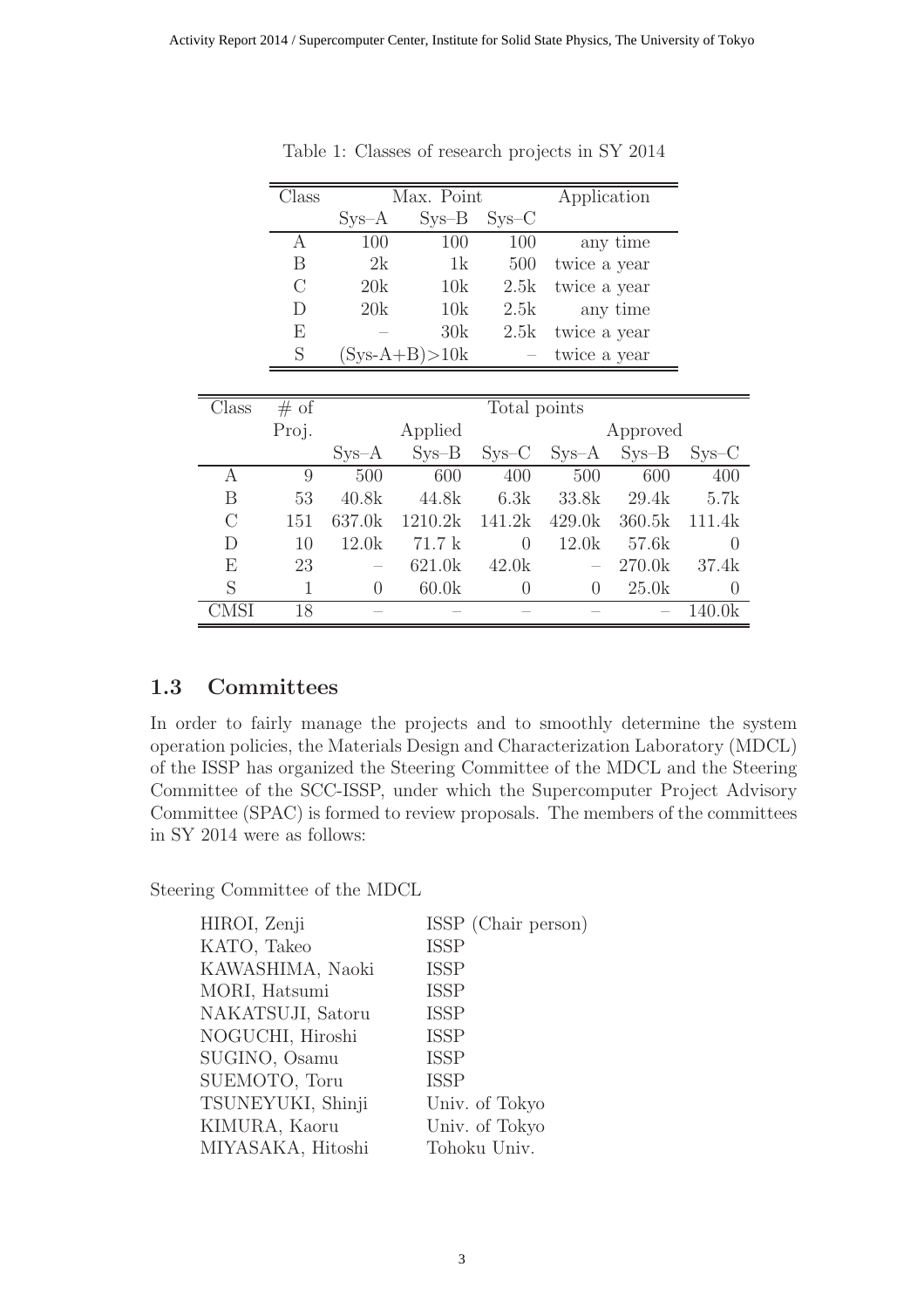| HASEGAWA, Tadashi | Nagoya Univ.  |
|-------------------|---------------|
| OKAMOTO, Yuko     | Nagoya Univ.  |
| OTSUKI, Tomi      | Sophia Univ.  |
| OGUCHI, Tamio     | Osaka Univ.   |
| NOHARA, Minoru    | Okayama Univ. |

### Steering Committee of the SCC-ISSP

| ISSP (Chair person) |
|---------------------|
| <b>ISSP</b>         |
| <b>ISSP</b>         |
| <b>ISSP</b>         |
| ISSP                |
| <b>ISSP</b>         |
| ISSP                |
| ISSP                |
| <b>ISSP</b>         |
| ISSP                |
| Univ. of Tokyo      |
| Univ. of Tokyo      |
| Univ. of Tokyo      |
| Univ. of Tokyo      |
| Tohoku Univ.        |
| Sophia Univ.        |
| Kanazawa Univ.      |
| Nagoya Univ.        |
| Osaka Univ.         |
| Univ. of Hyogo      |
| Tottori Univ.       |
| ISSP                |
| ISSP                |
|                     |

Supercomputer Project Advisory Committee

| NOGUCHI, Hiroshi     | ISSP (Chair person) |
|----------------------|---------------------|
| KAWASHIMA, Naoki     | <b>ISSP</b>         |
| SUGINO, Osamu        | <b>ISSP</b>         |
| TAKADA, Yasutami     | <b>ISSP</b>         |
| HARADA, Yoshihisa    | <b>ISSP</b>         |
| TSUNETSUGU, Hirokazu | <b>ISSP</b>         |
| SHIBA, Hayato        | <b>ISSP</b>         |
| WATANABE, Hiroshi    | <b>ISSP</b>         |
| KASAMATSU, Shusuke   | <b>ISSP</b>         |
| MORITA, Satoshi      | <b>ISSP</b>         |
| AOKI, Hideo          | Univ. of Tokyo      |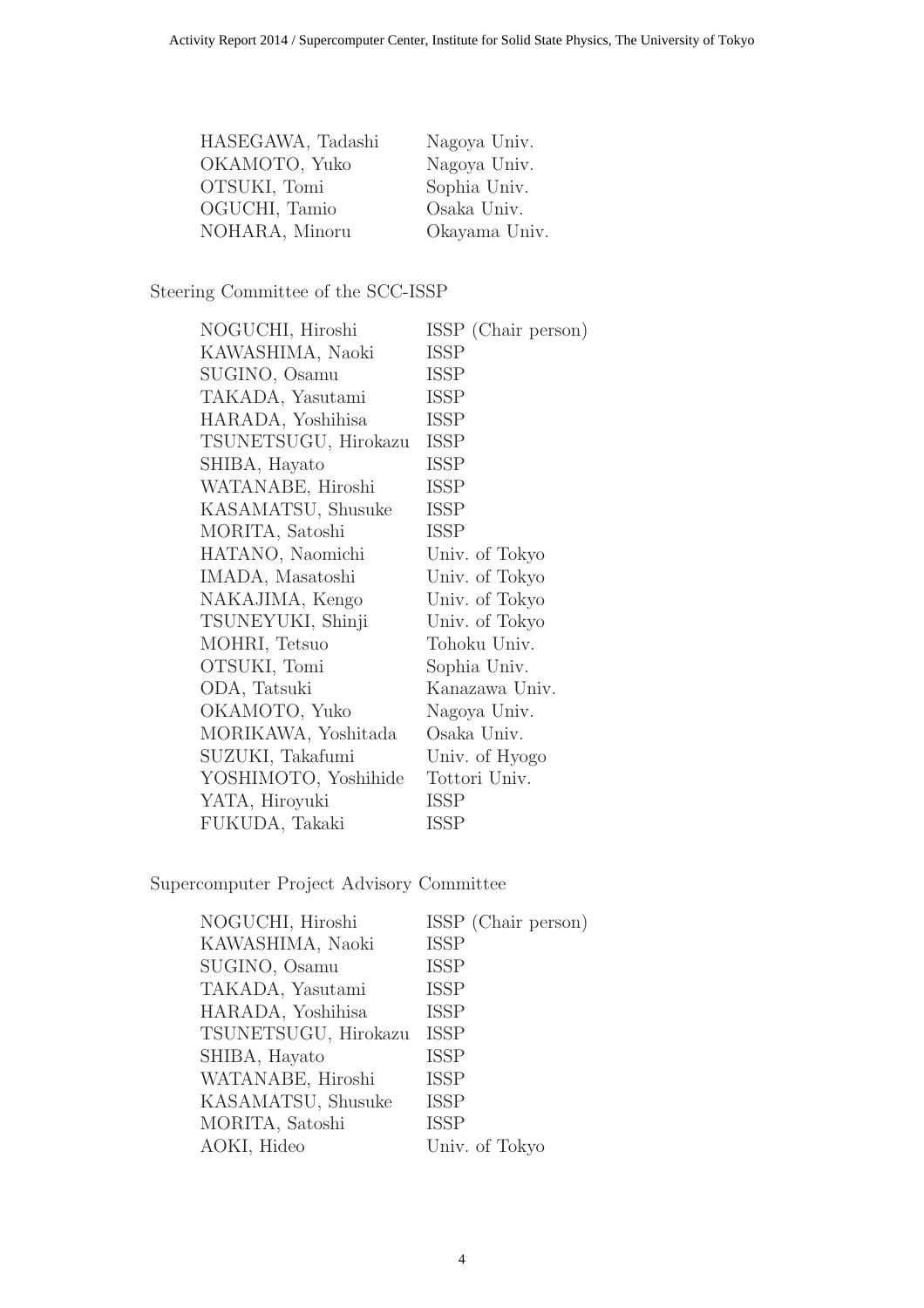| HATANO, Naomichi     | Univ. of Tokyo           |
|----------------------|--------------------------|
| HUKUSHIMA, Koji      | Univ. of Tokyo           |
| IKUHARA, Yuichi      | Univ. of Tokyo           |
| IMADA, Masatoshi     | Univ. of Tokyo           |
| IWATA, Jun-Ichi      | Univ. of Tokyo           |
| MIYASHITA, Seiji     | Univ. of Tokyo           |
| MOTOME, Yukitoshi    | Univ. of Tokyo           |
| NAKAJIMA, Kengo      | Univ. of Tokyo           |
| OGATA, Masao         | Univ. of Tokyo           |
| OSHIYAMA, Atsushi    | Univ. of Tokyo           |
| TSUNEYUKI, Shinji    | Univ. of Tokyo           |
| WATANABE, Satoshi    | Univ. of Tokyo           |
| NEMOTO, Koji         | Hokkaido Univ.           |
| YAKUBO, Kosuke       | Hokkaido Univ.           |
| AKAGI, Kazuto        | Tohoku Univ.             |
| KAWAKATSU, Toshihiro | Tohoku Univ.             |
| KURAMOTO, Yoshio     | Tohoku Univ.             |
| MOHRI, Tetsuo        | Tohoku Univ.             |
| SHIBATA, Naokazu     | Tohoku Univ.             |
| YANASE, Yoichi       | Niigata Univ.            |
| ARITA, Ryotaro       | <b>RIKEN</b>             |
| ISHIBASHI, Shoji     | AIST                     |
| MIYAMOTO, Yoshiyuki  | AIST                     |
| OTANI, Minoru        | AIST                     |
| KOBAYASHI, Kazuaki   | NIMS                     |
| TATEYAMA, Yoshitaka  | <b>NIMS</b>              |
| HATSUGAI, Yasuhiro   | Univ. of Tsukuba         |
| KOBAYASHI, Nobuhiko  | Univ. of Tsukuba         |
| OKADA, Susumu        | Univ. of Tsukuba         |
| YABANA, Kazuhiro     | Univ. of Tsukuba         |
| HIDA, Kazuo          | Saitama Univ.            |
| TOMITA, Yusuke       | Shibaura Inst. Tech.     |
| NAKAYAMA, Takashi    | Chiba Univ.              |
| FURUKAWA, Nobuo      | Aoyama Gakuin Univ.      |
| MATSUKAWA, Hiroshi   | Aoyama Gakuin Univ.      |
| TAKANO, Hiroshi      | Keio Univ.               |
| YAMAUCHI, Jun        | Keio Univ.               |
| YASUOKA, Kenji       | Keio Univ.               |
| OTSUKI, Tomi         | Sophia Univ.             |
| OBATA, Shuji         | Tokyo Denki Univ.        |
| ANDO, Tsuneya        | Tokyo Inst. Technology   |
| HOTTA, Takashi       | Tokyo Metropolitan Univ. |
| OKABE, Yutaka        | Tokyo Metropolitan Univ. |
| TOHYAMA, Takami      | Tokyo Univ. of Sci.      |
| WATANABE, Kazuyuki   | Tokyo Univ. of Sci.      |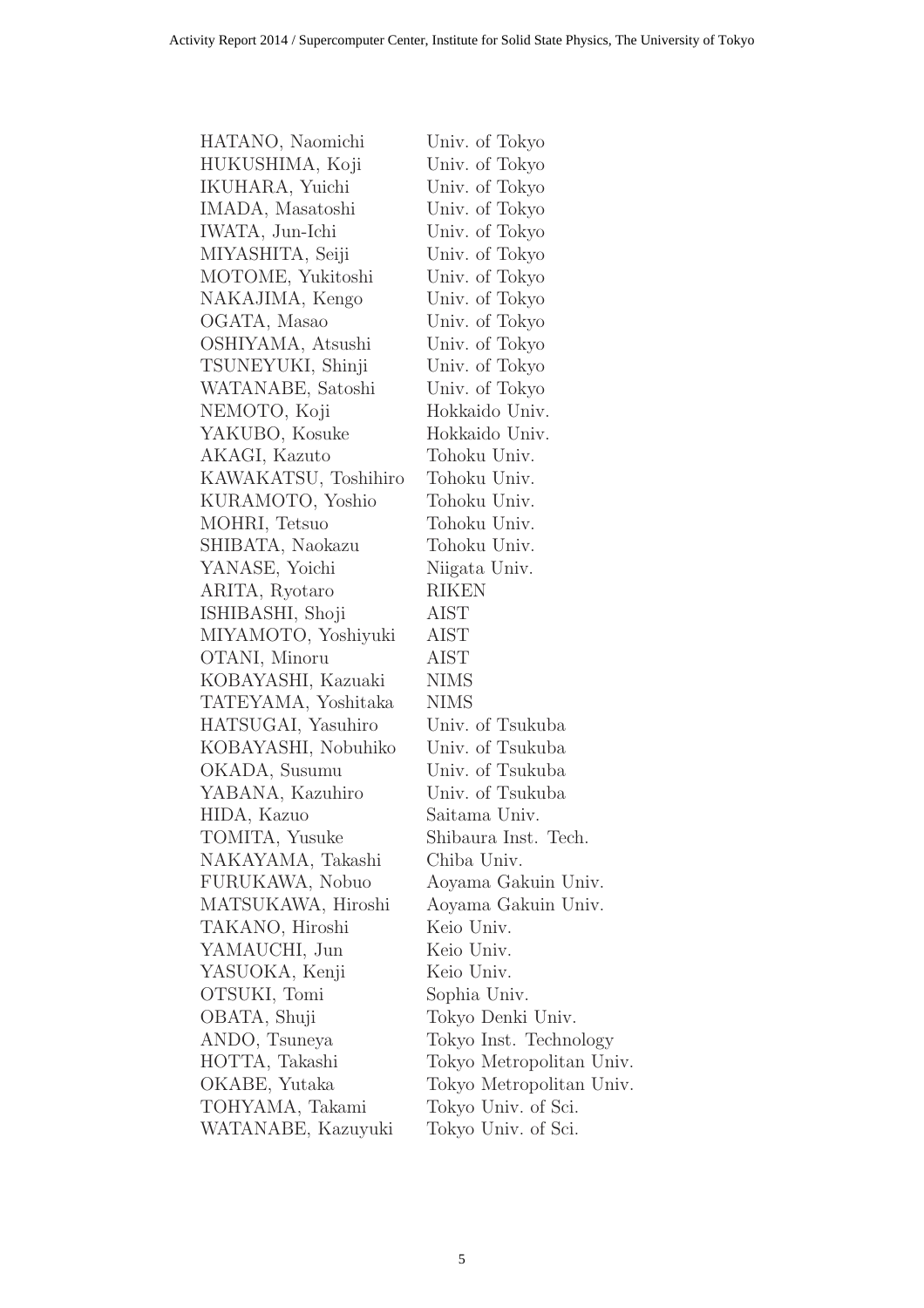| HAGITA, Katsumi         | National Defense Academy   |
|-------------------------|----------------------------|
| <b>INOUE, Junichiro</b> | Nagoya Univ.               |
| KONTANI, Hiroshi        | Nagoya Univ.               |
| OKAMOTO, Yuko           | Nagoya Univ.               |
| SHIRAISHI, Kenji        | Nagoya Univ.               |
| TANAKA, Yukio           | Nagoya Univ.               |
| ODA, Tatsuki            | Kanazawa Univ.             |
| SAITO, Mineo            | Kanazawa Univ.             |
| ARAKI, Takeaki          | Kyoto Univ.                |
| KAWAKAMI, Norio         | Kyoto Univ.                |
| MASUBUCHI, Yuichi       | Kyoto Univ.                |
| YAMAMOTO, Ryoichi       | Kyoto Univ.                |
| KASAI, Hideaki          | Osaka Univ.                |
| KAWAMURA, Hikaru        | Osaka Univ.                |
| KUROKI, Kazuhiko        | Osaka Univ.                |
| KUSAKABE, Koichi        | Osaka Univ.                |
| MORIKAWA, Yoshitada     | Osaka Univ.                |
| OGUCHI, Tamio           | Osaka Univ.                |
| SHIRAI, Koun            | Osaka Univ.                |
| YOSHIDA, Hiroshi        | Osaka Univ.                |
| YUKAWA, Satoshi         | Osaka Univ.                |
| HARIMA, Hisatomo        | Kobe Univ.                 |
| SUGA, Seiichiro         | Univ. of Hyogo             |
| SUZUKI, Takafumi        | Univ. of Hyogo             |
| TATENO, Masaru          | Univ. of Hyogo             |
| SAKAI, Toru             | Japan Atomic Energy Agency |
| HOSHINO, Kozo           | Hiroshima Univ.            |
| HOSHI, Takeo            | Tottori Univ.              |
| YOSHIMOTO, Yoshihide    | Tottori Univ.              |
| YASUDA, Chitoshi        | Univ. of the Ryukyus       |
| OZAKI, Taisuke          | <b>ISSP</b>                |
| KATO, Takeo             | <b>ISSP</b>                |
| TADA, Tomofumi          | Tokyo Inst. Technology     |
| TODO, Synge             | Univ. of Tokyo             |
|                         |                            |

### 1.4 Staff

The following staff members of the SCC-ISSP usually administrate the ISSP Supercomputer.

| NOGUCHI, Hiroshi   | Associate Professor (Chair person) |
|--------------------|------------------------------------|
| KAWASHIMA, Naoki   | Professor                          |
| SUGINO, Osamu      | Associate Professor                |
| WATANABE, Hiroshi  | Research Associate                 |
| KASAMATSU, Shusuke | Research Associate                 |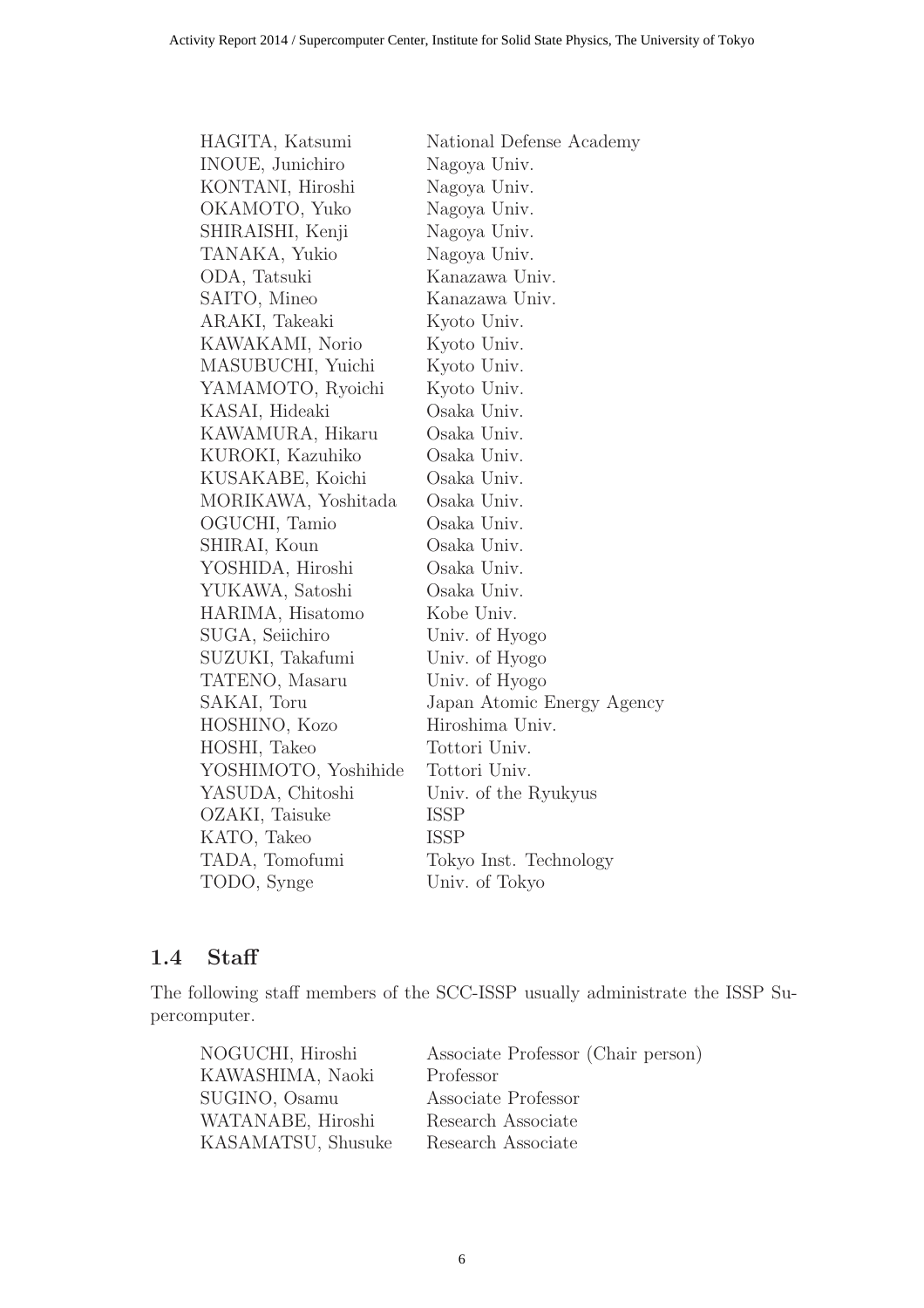| NOGUCHI, Yoshifumi | Research Associate  |
|--------------------|---------------------|
| SHIBA, Hayato      | Research Associate  |
| MORITA, Satoshi    | Research Associate  |
| YATA, Hiroyuki     | Technical Associate |
| FUKUDA, Takaki     | Technical Associate |
| ARAKI, Shigeyuki   | Technical Associate |
|                    |                     |

# 2 Statistics (School Year 2014)

### 2.1 System and User Statistics

In the following, we present statistics for operation time taken in the period from April 2014 to March 2015 (SY 2014). In Table 2, we show general statistics of the supercomputer system in SY 2014. The total number of CPUs in System A, B, and C is 64, 3840, and 384 respectively. Consumed disk points amount to about 4%, 5%, and 1% of the total consumed points in System A, B, and C respectively.

In the left column of Fig. 2, availabilities, utilization rates, and consumed points in each system are plotted for each month. Throughout the school year, the utilization rates were high enough. Especially in System B, they were exceeding 90% throughout most of the year. In System C, roughly half of the total utilized resources were used by CMSI projects. This amounts to about 20% of the total usage of the computational resources in this school year. The user statistics are shown in the right column of Fig. 2. The horizontal axis shows the rank of the user/group arranged in the descending order of the execution time (hour $\times$ CPU). The execution time of the user/group of the first rank is the longest. The vertical axis shows the sum of the execution time up to the rank. From the saturation points of the graphs, the number of "active" users of each system is around 50, 250, and 70 for System A, B, and C respectively. The maximum ranks in the graphs correspond to the number of the users/groups that submitted at least one job.

#### 2.2 Queue and Job Statistics

Queue structures of System A, B, and C in SY 2014 are shown in Table 3. In each system, the queues are classified by the number of CPUs the user can use and the maximum duration of each submitted job. In System A, in addition to the usual P class jobs, there is a queue "D1" for debugging, and "L1" for jobs which require only one CPU but quite a long time. Parallel jobs are executed with "P4" and "P16", 16 CPUs being available at maximum with one job using "P16".

In System B, a highly detailed classification is adopted. The biggest portion (20 racks out of 30 in total) of the resources is allotted for "F256", which mainly uses 128 or 256 CPUs at once. "F16", "F32", and "F64" are for smaller-scale jobs using 16, 32, and 64 CPUs respectively. The elapsed-time limit of the above queues is 24 hours for one job, while it is set smaller for smaller-scale queues ("F4"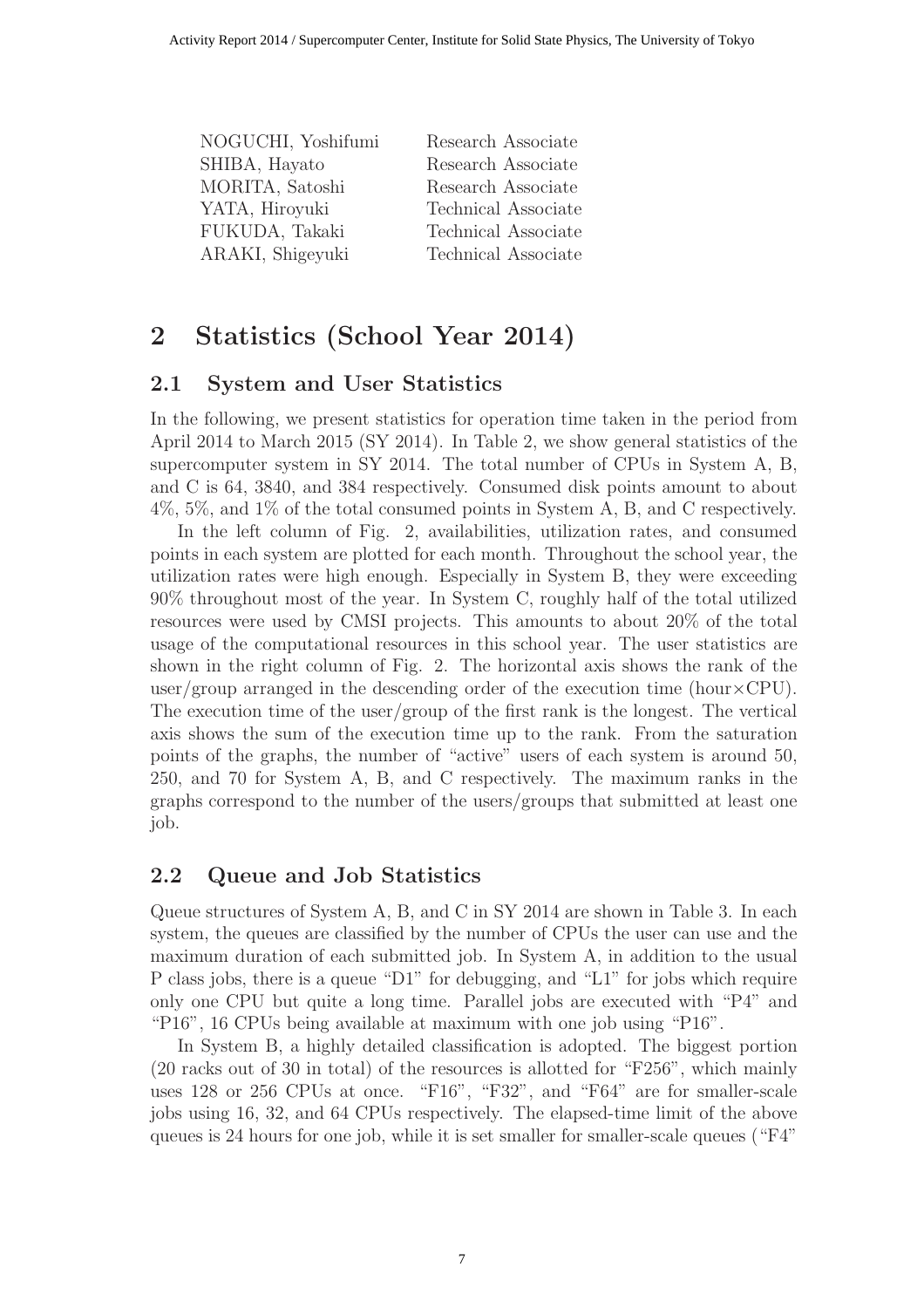|                                          | System-A | System-B | System-C |
|------------------------------------------|----------|----------|----------|
| total service time (k hour $\times$ CPU) | 544.0    | 32441.1  | 3264.4   |
| number of executed jobs                  | 24884    | 148290   | 25020    |
| total consumed points (k point)          | 139.2    | 499.7    | 105.4    |
| CPU points (k point)                     | 134.9    | 471.1    | 99.9     |
| disk points (k point)                    | 4.3      | 28.6     | 5.5      |
| points consumed by CMSI (k point)        |          |          | 62.4     |
| total exec. time (k hour $\times$ CPU)   | 444 27   | 29096.3  | 2323.8   |
| availability                             | 97.2\%   | $96.4\%$ | 96.8%    |
| utilization rate                         | 81.7%    | 89.5%    | 71.2%    |

Table 2: Overall statistics of SY 2014

and "F8") to speed up their rotation. For time-demanding jobs, L-type queues are also introduced, whose time limit is set longer than F-type queues. "P64" queue is set up to accept jobs which require any number of CPUs more than 1 and not exceeding 64. "i32" is a queue for debugging, which corresponds to interactive mode in the previous system. In "i32", users can execute their jobs using up to 16 nodes at once from the command line, as if they were logging into the calculation node.

In System C, the "F" and "L" queues are set up similarly to System B. In addition, a debug queue is set up for short debugging jobs utilizing 1 to 4 CPUs, and an interactive queue that can use 1 to 4 CPUs is also available.

The CPU points are set smaller for larger-scale queues for System B as shown in Table 3, while it is more uniform in System A. To prevent overuse of the storage, points are charged also for usage of disk quota in the three systems, as shown in Table 4. Disk points are revised often for optimal usage of the resources by examining usage tendencies each year.

Although we do not mention here in detail, to promote utilization of the massively parallel supercomputer, background queues ("B16", "B32", "B64", and "B256"), which charge no CPU points for the jobs, have also been open in System B.

The ISSP Supercomputer also supports large-scale jobs, which use tens of thousands of cores at once by exclusively using the necessary number of CPUs. Inadvance application is necessary to execute this type of job. Large-scale jobs can be executed in queues "P512", "P1024", "P2048", and "P3840" just after the scheduled monthly maintenance. However, since such large-scale jobs are now covered by the K Computer, no jobs were executed in these queues since SY2013.

The number of jobs, average waiting time, and total execution time in each queue are shown in Table 5. In System A, the average waiting times of P4 and P16 are a bit long compared with the elapsed-time limit (24 hours). This is because a few active users tend to submit many jobs at once. Because fair-share scheduling is adopted, the waiting time is considered to be appropriate for fair distribution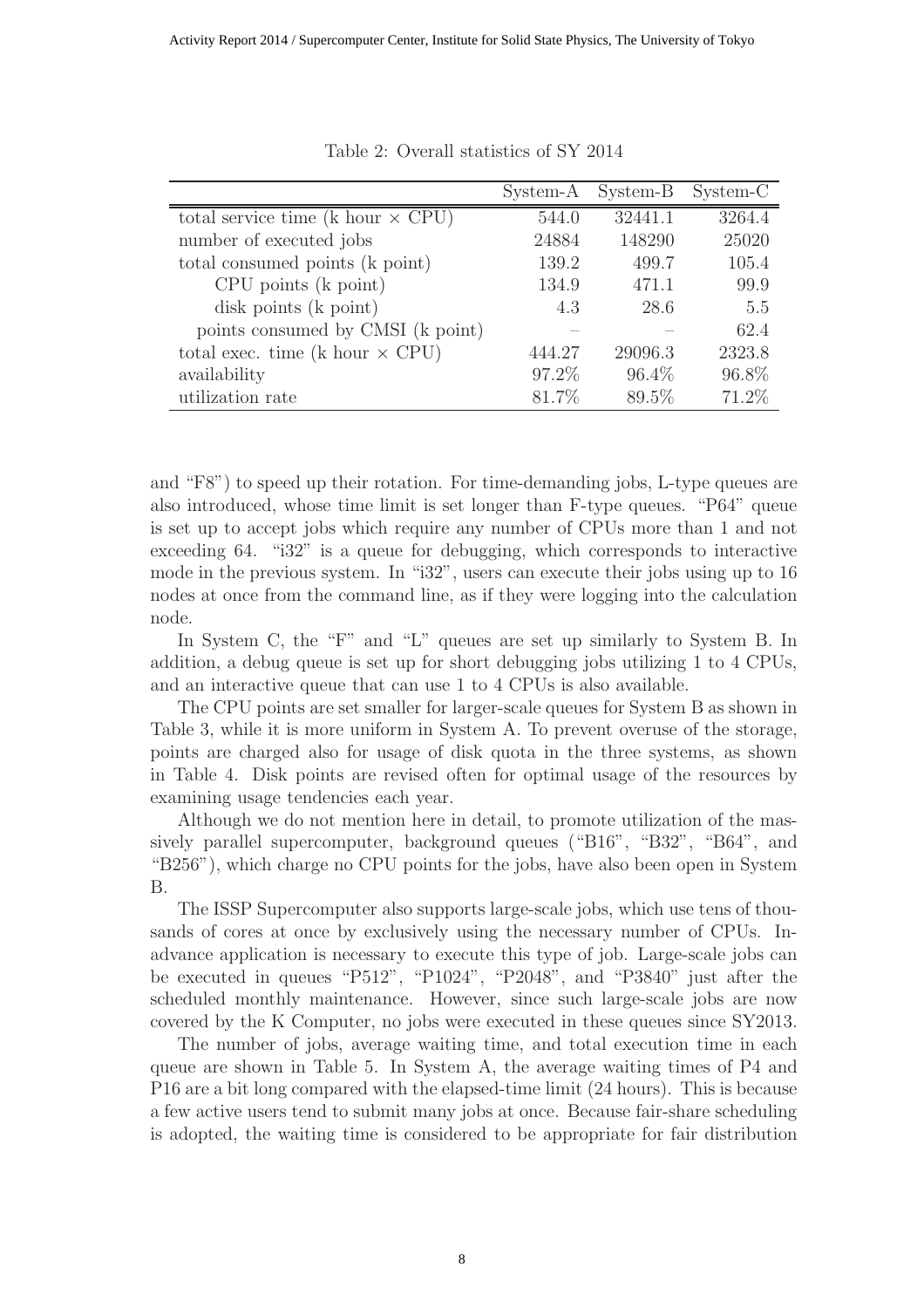

Figure 2: Left: Availabilities, utilization rates and point consumptions of each month during SY 2014. For System C, the utilization by CMSI projects (denoted by "n") is plotted in addition to the total utilization. Right: User statistics. The horizontal axis shows the rank of the user/group arranged in the descending order of the execution time (hour $\times$ CPU). The vertical axis shows the sum of the execution time up to the rank.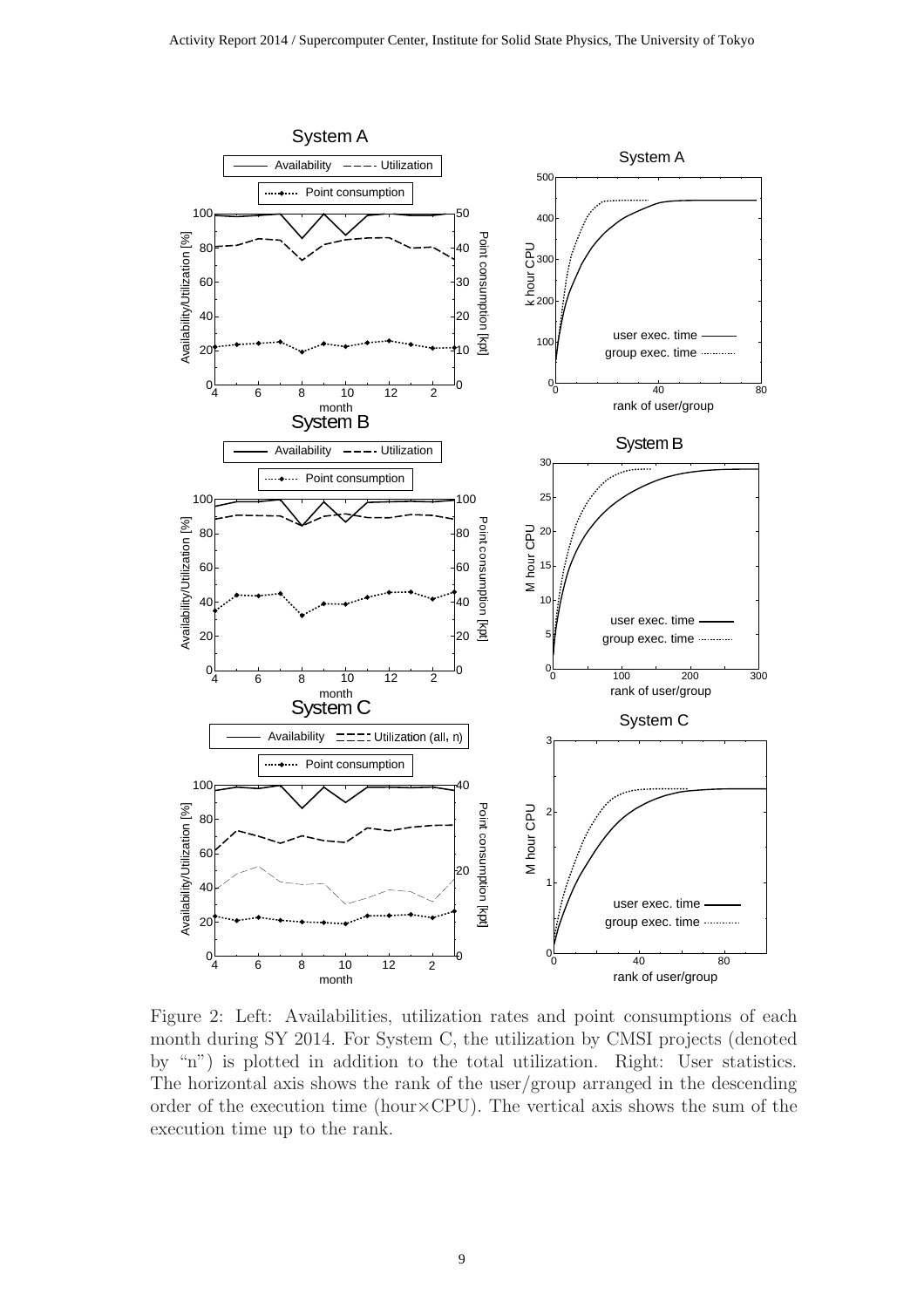| $System-A$     |                  |              |                        |    |                                |    |             |  |                                |          |
|----------------|------------------|--------------|------------------------|----|--------------------------------|----|-------------|--|--------------------------------|----------|
| queue          |                  | Elapsed time | $#$ of CPU             |    | $#$ of CPU                     |    | memory size |  | CPU points                     |          |
| name           |                  | limit (min)  | $\sqrt{J_{\rm ob}(n)}$ |    | queue $(p)$                    |    |             |  |                                | CPU·day) |
| D1             |                  | 15           | 1                      |    | $\overline{2}$                 |    | 60GB        |  | 7.776                          |          |
| L1             |                  | 7200         | 1                      |    | $\overline{4}$                 |    | 60GB        |  | 7.776                          |          |
| P1             |                  | 1440         | 1                      |    | $10 - 30$                      |    | 60GB        |  | 7.776                          |          |
| P <sub>4</sub> |                  | 1440         | $\overline{4}$         |    | 16-32                          |    | 240GB       |  | 7.776                          |          |
| P16            |                  | 1440         | 16                     |    | 16                             |    | 960GB       |  | 6.048                          |          |
|                |                  |              |                        |    | System-B                       |    |             |  |                                |          |
|                | queue            | Elapsed time |                        |    | $#$ of $\overline{\text{CPU}}$ |    | $#$ of CPU  |  | $\overline{\text{CPU}}$ points |          |
|                | name             | limit (min)  |                        |    | $\mathrm{Job}\ (n)$            |    | queue $(p)$ |  | $CPU \cdot day)$               |          |
|                | P <sub>1</sub>   | 720          |                        |    | $\overline{1}$                 |    | 32          |  | 0.690                          |          |
|                | P64              | 720          |                        |    | $2 - 64$                       | 64 |             |  | 0.518                          |          |
|                | F4               | 720          |                        |    | $\overline{4}$                 |    | 96          |  | 0.518                          |          |
|                | F <sub>8</sub>   | 720          |                        |    | 8                              | 96 |             |  | 0.518                          |          |
|                | F16              | 1440         |                        | 16 |                                |    | 1024        |  | 0.518                          |          |
|                | F32              | 1440         |                        | 32 |                                |    | 1024        |  | 0.518                          |          |
|                | F64              | 1440         |                        |    | 64                             |    | 1024        |  | 0.518                          |          |
|                | L16              | 7200         |                        |    | 16                             |    | 64          |  | 0.518                          |          |
|                | L32              | 7200         |                        |    | 32                             |    | 64          |  | 0.518                          |          |
|                | L64<br>7200      |              |                        |    | 64                             |    | 64          |  | 0.518                          |          |
|                | i32              | 20           |                        |    | $1 - 32$                       |    | 64          |  | 0.518                          |          |
|                | F <sub>256</sub> | 1440         |                        |    | 65-256                         |    | 2560        |  | 0.358                          |          |
|                |                  | L256<br>7200 |                        |    | 65-256                         |    | 512         |  | 0.358                          |          |
|                | P512             | $\equiv$     |                        |    | 128-512                        |    | 512 or 1024 |  | 0.358                          |          |
|                | P1024            | 7200         |                        |    | 384-1024                       |    | 3072        |  | 0.358                          |          |
|                | P2048            |              |                        |    | 128-2048                       |    | 2048        |  | 0.358                          |          |
|                | P3840            | 1440         |                        |    | 1024-3840                      |    | 3840        |  | 0.358                          |          |

Table 3: Queue structures in SY 2014

<sup>∗</sup> The available memory size is limited to 21 GB per one node.

<sup>∗</sup> P queues require in-advance application (see main text). The elapsed-time limit for P512 and P2048 queues is determined on a per-application basis.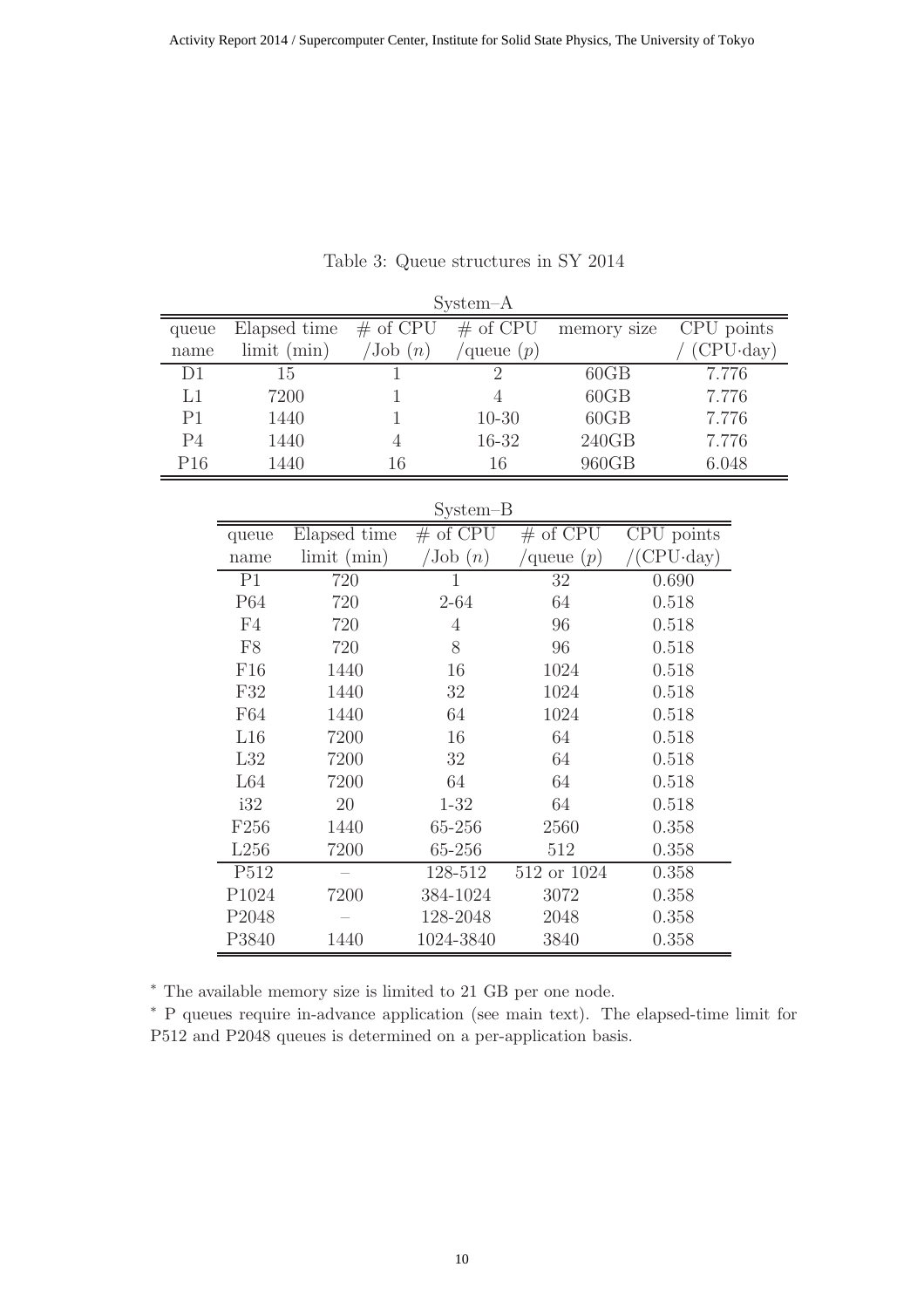|             |                    | $System-C$          |             |                       |
|-------------|--------------------|---------------------|-------------|-----------------------|
| queue       | Elapsed time       | $#$ of CPU          | $\#$ of CPU | CPU points            |
| name        | $\lim$ it $(\min)$ | $\mathrm{Job}\ (n)$ | queue $(p)$ | $/$ (CPU $\cdot$ day) |
| debug       | 30                 | $1 - 4$             | 24          |                       |
| interactive | 30                 | $1 - 4$             | 24          |                       |
| F12         | 1440               | $2 - 12$            | 60          |                       |
| F96         | 1440               | $2 - 12$            | 288         |                       |
| L12         | 7200               | 24-96               | 24          |                       |
| L96         | 7200               | 24-96               | 192         |                       |

<sup>∗</sup> The available memory size is limited to 28 GB per one CPU.

|                |          | point/day                      |
|----------------|----------|--------------------------------|
| System A /home |          | $0.0125 \times \theta(q - 10)$ |
|                | /work    | $0.005 \times \theta(q-50)$    |
| System B       | $/$ home | $0.05 \times \theta(q-10)$     |
|                | /work    | $0.005 \times \theta(q - 100)$ |
| System C       | $/$ home | $0.05 \times \theta(q-10)$     |
|                | /work    | $0.005 \times \theta(q - 100)$ |

Table 4: Disk points of System A, B, and C

∗ q is denoted in unit of GB.

<sup>∗</sup>  $\theta(x)$  is equal to the Heaviside step function  $H(x)$  multiplied by x, i.e.,  $xH(x)$ .

of computational resources. We will continue to look for more appropriate queue settings also in the next school year to meet the user's tendency of resource usage.

In System B, a large portion of jobs have been executed in queues "F16", "F32", "F64", and "F256". As we intended, most of the execution time has been consumed in "F256" and "L256". In all of these queues, the queue settings meet the user's tendencies in that the waiting times are on the order of the elapsed-time limit.

In System C, the waiting times for the "F" queue jobs are less than twelve hours. The "L96" queue has a waiting time of nearly five days, owing to the large amount of resources the jobs occupy when run in this queue.

# Acknowledgments

The staffs would like to thank Prof. Takafumi Suzuki (now at University of Hyogo) for developing WWW-based system (SCM: SuperComputer Management System) for management of project proposals, peer-review reports by the SPAC committee, and user accounts. We also thank Ms. Reiko Iwafune for creating and maintaining a new WWW page of the ISSP Supercomputer Center.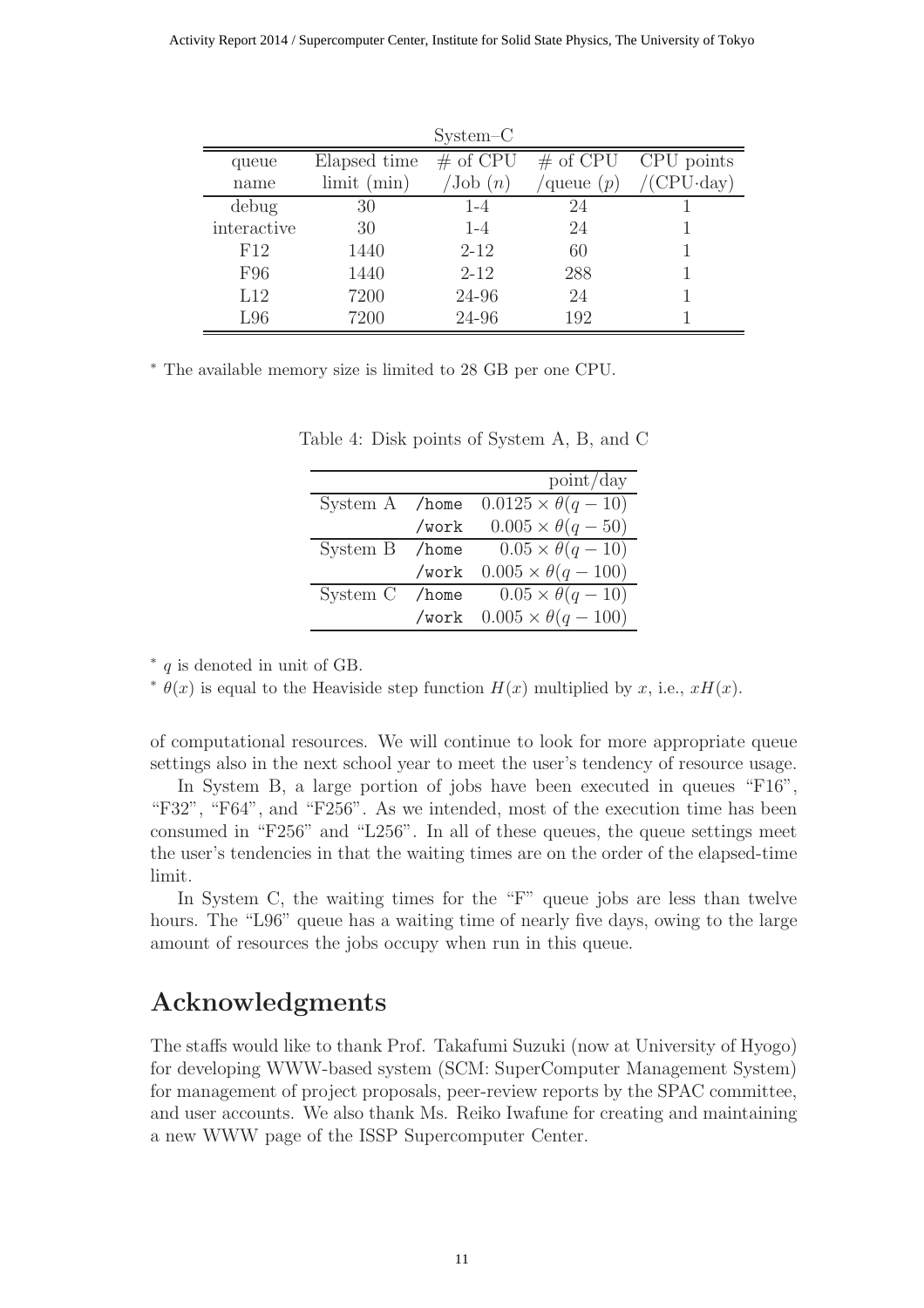| System-A         |                |                     |                         |                                |  |  |  |
|------------------|----------------|---------------------|-------------------------|--------------------------------|--|--|--|
| queue            | $\#$ of Jobs   | <b>Waiting Time</b> | Exec. Time              | $\overline{\# \text{ of CPU}}$ |  |  |  |
|                  |                | (hour)              | $(k$ CPU $\times$ hour) |                                |  |  |  |
| D1               | 3886           | 0.01                | 0.20                    | 1.00                           |  |  |  |
| P <sub>1</sub>   | 15337          | 14.70               | 122.08                  | 1.00                           |  |  |  |
| L1               | 399            | 27.84               | 11.69                   | 1.00                           |  |  |  |
| P <sub>4</sub>   | 4401           | 40.74               | 187.35                  | 3.83                           |  |  |  |
| P16              | 830            | 108.63              | 122.92                  | 15.25                          |  |  |  |
| System-B         |                |                     |                         |                                |  |  |  |
| queue            | $#$ of Jobs    | Waiting Time        | Exec. Time              | $#$ of CPU                     |  |  |  |
|                  |                | (hour)              | $(k$ CPU $\times$ hour) |                                |  |  |  |
| $\overline{P1}$  | 31395          | 23.88               | 126.39                  | 1.0                            |  |  |  |
| P64              | 22491          | 25.51               | 325.88                  | 3.3                            |  |  |  |
| F4               | 18724          | 20.31               | 289.28                  | 4.0                            |  |  |  |
| ${\rm F}8$       | 9508           | 9.62                | 355.97                  | 8.0                            |  |  |  |
| F16              | 28654          | 15.88               | 2929.68                 | 16.0                           |  |  |  |
| F32              | 8317           | 16.13               | 1927.59                 | 32.0                           |  |  |  |
| F64              | 4076           | 39.53               | 2503.65                 | 64.0                           |  |  |  |
| L16              | 457            | 45.15               | 189.65                  | 16.0                           |  |  |  |
| L32              | 46             | 115.47              | 37.48                   | 32.0                           |  |  |  |
| L64              | 26             | 258.68              | 96.05                   | 64.0                           |  |  |  |
| i32              | 8216           | 0.02                | 20.32                   | 16.8                           |  |  |  |
| F <sub>256</sub> | 8029           | 21.54               | 17437.37                | 193.3                          |  |  |  |
| L256             | 178            | 16.07               | 1464.29                 | 159.0                          |  |  |  |
| P512             | $\overline{0}$ | $\overline{0}$      | 0.00                    | $\overline{0}$                 |  |  |  |
| P1024            | $\overline{0}$ | $\overline{0}$      | 0.00                    | $\overline{0}$                 |  |  |  |
| P2048            | $\overline{0}$ | $\overline{0}$      | 0.00                    | $\overline{0}$                 |  |  |  |
| P3840            | $\overline{0}$ | $\theta$            | 0.00                    | $\theta$                       |  |  |  |

Table 5: Number of jobs, average waiting time, total execution time, and average number of used CPU's per job in each queue.

| System-C    |              |              |                         |            |  |  |  |
|-------------|--------------|--------------|-------------------------|------------|--|--|--|
| queue       | $\#$ of Jobs | Waiting Time | Exec. Time              | $#$ of CPU |  |  |  |
|             |              | (hour)       | $(k$ CPU $\times$ hour) |            |  |  |  |
| F12         | 11890        | 9.27         | 385.52                  | 5.2        |  |  |  |
| L12         | 127          | 27.60        | 6.65                    | 1.9        |  |  |  |
| F96         | 4929         | 26.46        | 1904.18                 | 36.2       |  |  |  |
| L96         | 9            | 63.51        | 19.96                   | 64.8       |  |  |  |
| debug       | 5725         | 0.11         | 1.37                    | 1.8        |  |  |  |
| interactive | 1942         | 0.00         | 0.29                    | 1.1        |  |  |  |